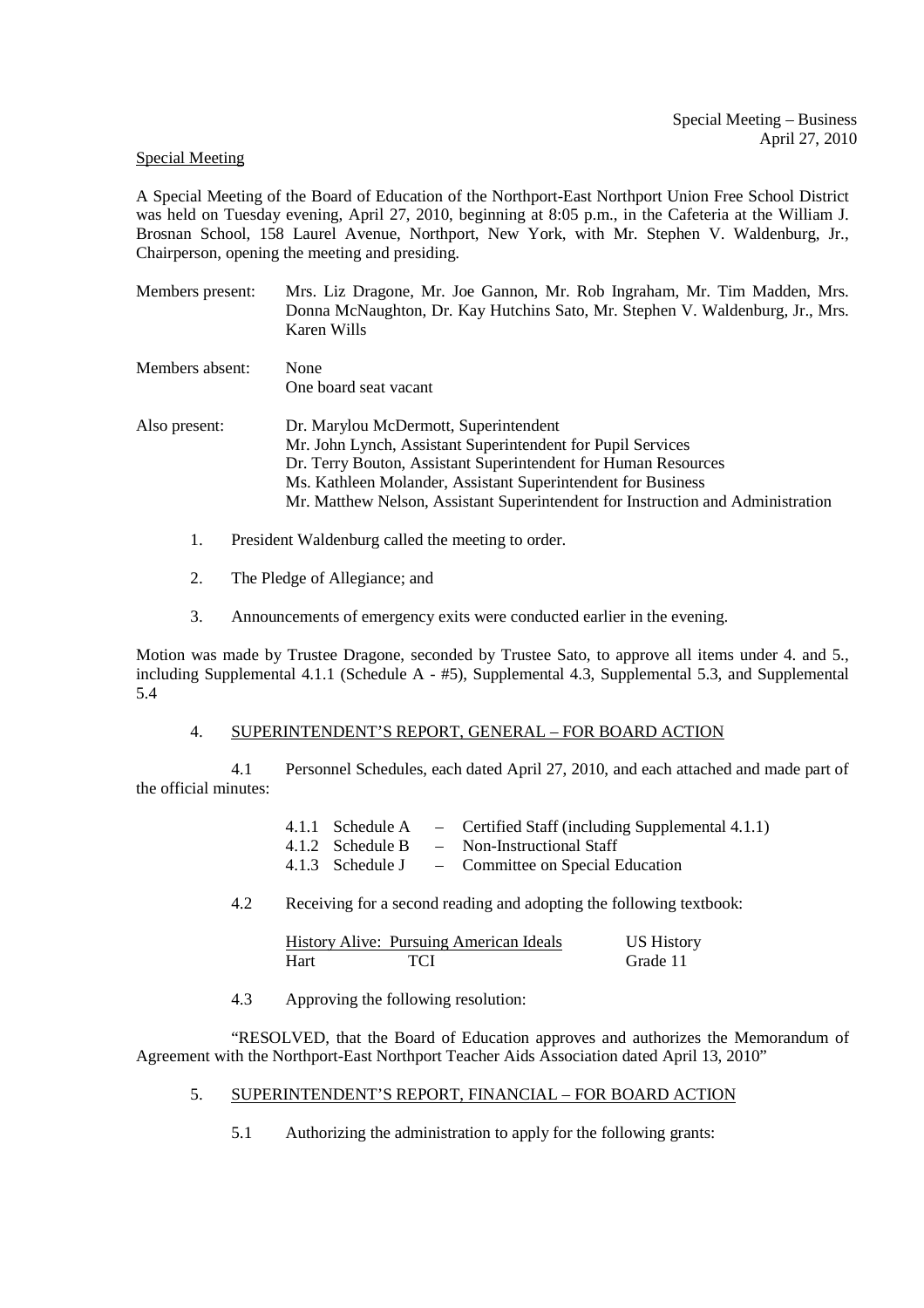Special Meeting – Business April 27, 2010 – Page 2

5.1.1 H&R Block Dollars and Sense Grant in the amount of \$375 to provide financial literacy software as well as unlimited licenses for all Northport High School Business Education students

5.1.2 The Medtronic Foundation Grant in the amount of \$1,000 to be used to provide AED training to Northport High School students.

5.2 Approving Eagle Scout service projects submitted by Christopher Autz and Christopher Woltmann to be completed at Fifth Avenue Elementary School.

5.3 Approving the following SEQRA resolution and Proposition No. 3 to be placed before the voters on the May 18, 2010 Annual Budget Vote and Election of Trustees:

"WHEREAS, the Board of Education of the Northport East Northport Union Free School District desires to embark upon the following capital improvement projects:

- District wide security camera system upgrade
- Purchase of security cameras
- Upgrades to the access control system
- Completion of window replacement at East Northport Middle School
- Extension of chimney at Northport High School and
- Replacement of two (2) boilers and associated mechanical systems at Fifth Avenue Elementary School; and

WHEREAS, said capital improvement projects are subject to classification under the State Environmental Quality Review Act (SEQRA); and

WHEREAS, routine activities such as renovations to, or expansions of existing public school facilities by less than 10,000 square feet are classified as Type II Actions under the current Department of Environmental Conservation SEQR Regulations (Section 6 NYCRR 617.5(c)(8); and

WHEREAS, the SEQR Regulations declare Type II Actions to be actions that have no significant impact on the environment and require no further review under SEQR; and

WHEREAS, the Board of Education, as the only involved agency, has examined all information related to the capital improvement projects and has determined that the capital improvement projects listed in attachment A hereto are classified as a Type II Actions pursuant to Section  $617.5(c)(8)$  of the SEQR Regulations;

NOW, THEREFORE, BE IT RESOLVED that the Board of Education hereby declares itself lead agency in connection with the requirements of the State Environmental Quality Review Act; and

BE IT FURTHER RESOLVED that the Board of Education hereby declares that the capital improvement projects outlined above are Type II Actions, which requires no further review under SEQRA; and

BE IT FURTHER RESOLVED, that the Board of Education hereby shall forward an official copy of this Resolution to the New York State Education Department together with a copy of the correspondence from the New York State Office of Parks, Recreation and Historic Preservation in connection with its request for approval of said projects from the New York State Education Department."